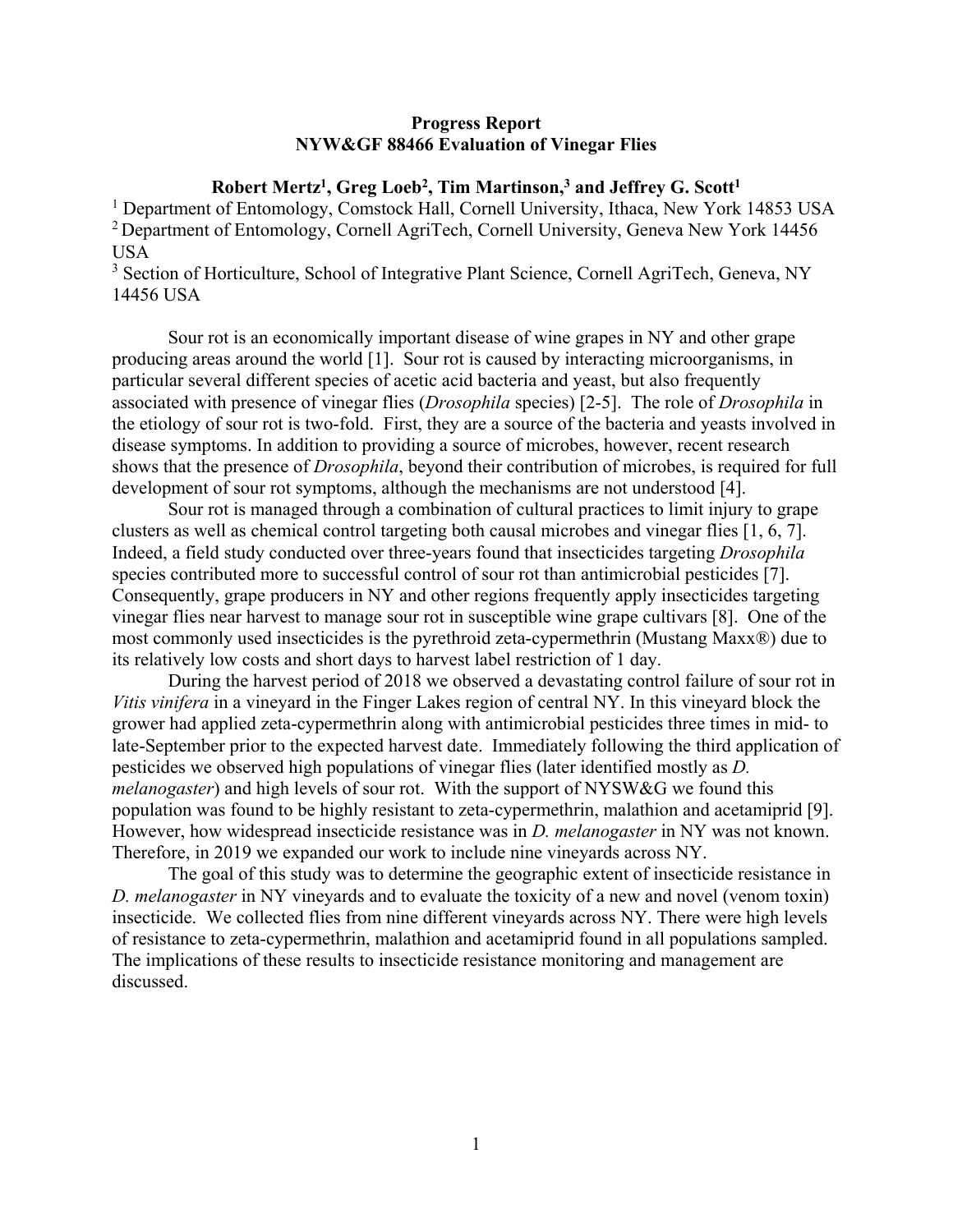### **Materials and Methods**

*Drosophila* were collected in the fall of 2019 from nine vineyards and one orchard across NY State as shown in Table 1 using a D-vac vacuum system (Echo ES-230 Shred 'N' Vac®, Lake Zurich, IL, USA) and by hand collection of infested clusters. Adult flies were returned to the laboratory at Cornell AgriTech in Geneva NY where they were collected with an aspirator and placed on a cold plate for initial species identification. To ensure correct identification, a subset of female flies (50) were individually isolated in small vials and placed in a walk-in growth chamber (14:10 light/dark cycle at 55% relative humidity). They were maintained until the  $F_1$ adult generation at which time males were checked for species identification based on diagnostic morphology of the genital arch [10]. Greater than 90% of the isolated females produced a  $F_1$ adult generation and all were confirmed as *D. melanogaster*. The *D. melanogaster* adults from each site were combined into a single colony to represent the vineyard population and moved to the Ithaca campus for further rearing and analysis of resistance. A laboratory susceptible strain (Canton-S) was used as a control. *D. melanogaster* were reared on standard fly medium (sucrose, cornmeal, yeast, tegosept, acid mix and agar, see

https://cornellfly.wordpress.com/protocols/s-food/) under standard laboratory environment (~23 ℃) with a photoperiod of 12L:12D.

| Farm           | <b>Variety</b>  | <b>City</b> | County     | <b>Collection Date</b> |
|----------------|-----------------|-------------|------------|------------------------|
| Robbins        | Mixed           | Geneva      | Ontario    | 8/5/19                 |
| Loomis         | V. labrusca     | Geneva      | Ontario    | $8/5/19 - 8/12/19$     |
| Hazlitt        | Vignoles        | Hector      | Schuyler   | 9/10/19                |
| Wickham        | peaches         | Hector      | Schuyler   | 9/11/19                |
| Clerel         | vignoles        | Portland    | Chautauqua | 9/19/19                |
| Stormville     | Table grapes    | Stormville  | Dutchess   | 9/19/19                |
| Sheldrake      | Pinot Gris      | Ovid        | Seneca     | 10/4/19                |
| <b>Hosmers</b> | Riesling        | Ovid        | Seneca     | 10/2/19                |
| Sawmill        | Sauvignon blanc | Hector      | Schuyler   | 10/4/2019              |
| Red Maple      |                 |             |            |                        |
| Vineyards      | Baco noir       | West Park   | Ulster     | 9/10/19                |

Table 1. Locations from which *D. melanogaster* were collected and tested for insecticide resistance in 2019.

 The five insecticides registered for *Drosophila* control in NY vineyards were used for bioassays: acetamiprid (99%, Chem Service, West Chester, PA, USA), malathion (99.2%, Chem Service), spinetoram (96.4%, Chem Service) and zeta-cypermethrin (98.7%, Chem Service). These represent four different classes of insecticides (neonicotinoids, organophosphates, spinosyns and pyrethroids), each with a different mode of action [11]. A new spider venom insecticide, Spear®, was also tested against the susceptible strain.

 Bioassays were carried out by residual contact application method for four insecticides on Canton-S (spinetoram and spinosad are very similar insecticides so only spinetoram was tested). The field collected populations were tested at one or more diagnostic concentrations relative to Canton-S (LC<sub>95</sub>, 4 x LC<sub>95</sub> or 16 x LC<sub>95</sub>) as previously described [9]. Insecticides were dissolved in acetone and 0.5-1.0 mL was applied evenly to the inside of a scintillation vial (Wheaton Scientific, Millville, NJ, USA) with an internal surface area of  $38.6 \text{ cm}^2$  and allowed to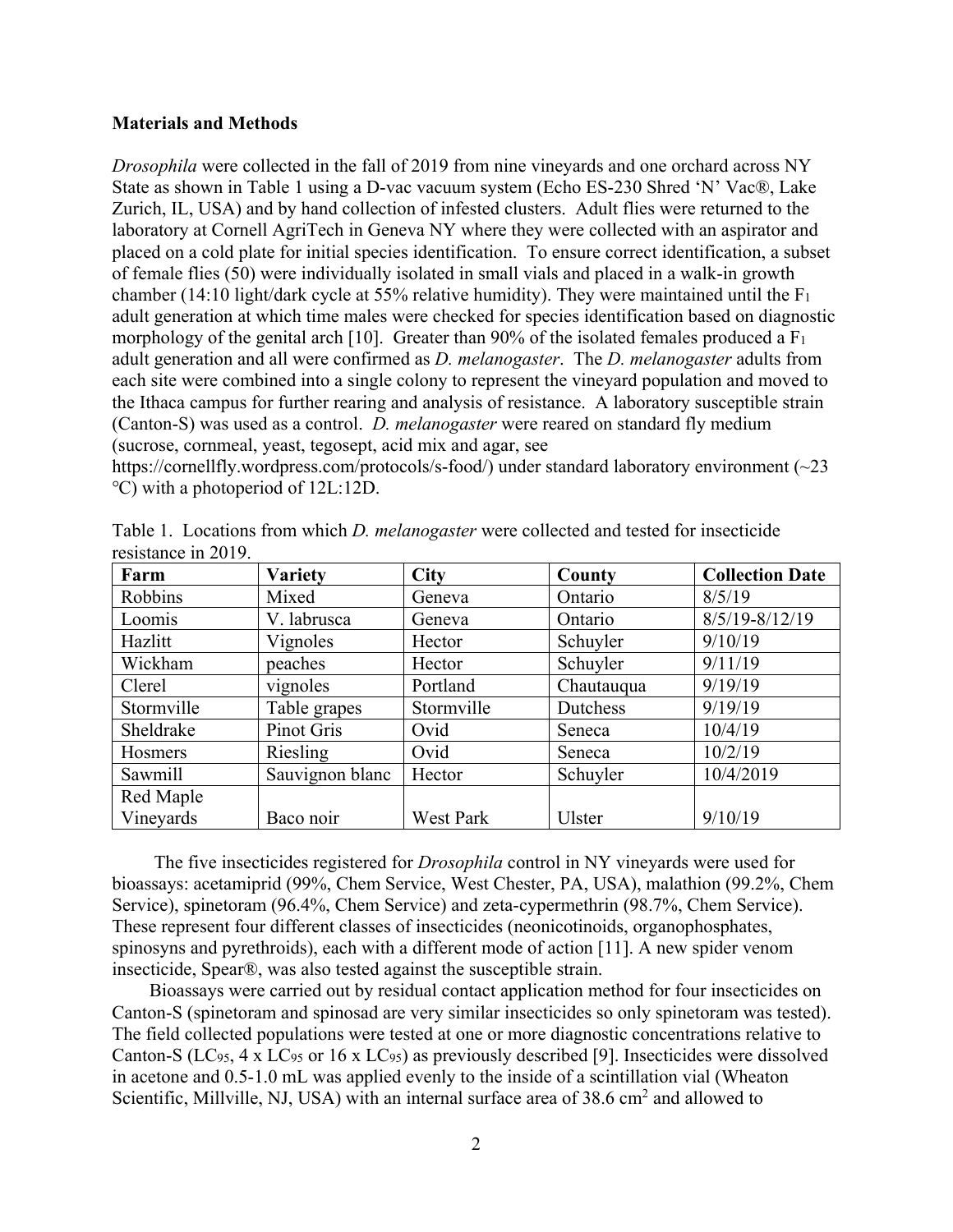evaporate on a hot dog rolling machine (Gold Medal Products Co., Cincinnati, OH, USA) for at least 30 min before flies were placed inside. Controls were treated with acetone only. Stoppers were made with a piece of cotton ball covered by white nylon tulle and applied with 10% sugar water with a syringe. Each treated vial containing 20 female flies (3-7-day-old) was laid on its side and held in a chamber at 25 ℃ with a photoperiod of 16L: 8D. Mortality was assessed after 24 h of exposure for all insecticides, and flies were considered dead if they were ataxic. For all concentrations tested, a minimum of 100 flies from each strain were tested over a minimum of two days. The percentage survival was arcsine transformed and analyzed by one-way analysis of variance (ANOVA) with a post-hoc Tukey's test. Canton-S females (3-7-day-old) were used side-by-side with the field collected flies as a control. The  $LC_{50}$  of Spear insecticide was determined for the susceptible Canton-S strain using at least five concentrations. All bioassays were replicated a minimum of three times over a minimum of two days. Bioassay data were pooled and analyzed by standard probit analysis using R [12] (https://github.com/JuanSilva89/Probit-analysis).

#### **Results and Discussion**

The resistance patterns were similar in all of the collections from across New York State. There was resistance to zeta-cypermethrin evident at all three diagnostic concentrations in all populations (Fig. 1). There was only a very modest decrease in survival of the NY18 strain after being reared under lab conditions for nine months. There was survival to malathion at the LC<sub>95</sub>, 4X LC95 and 16 x LC95 in all populations, except the susceptible (Canton-S) strain (Fig. 1). There was no change in survival of the NY18 strain (2018) after being reared under lab conditions for nine months (2019). Based on the high levels of acetamiprid resistance observed in 2018, we examined patterns of acetamiprid at only the 4 x LC95 diagnostic concentration. Again, resistance was widespread with 79-97% survival at all locations (compared to 0% in the controls). In 2018 spinetoram was the only insecticide to which we did not detect widespread resistance. Therefore we tested only the LC<sub>95</sub> for this insecticide. Overall the populations were still largely susceptible to spinetoram (Fig. 4). However, the RMV population showed 20% survival at the diagnostic concentration. This population had the highest levels of resistance to all of the insecticides tested and the 20% survival in this population is potential evidence that resistance is evolving to the sole insecticide class for which resistance is not yet widespread in vineyards.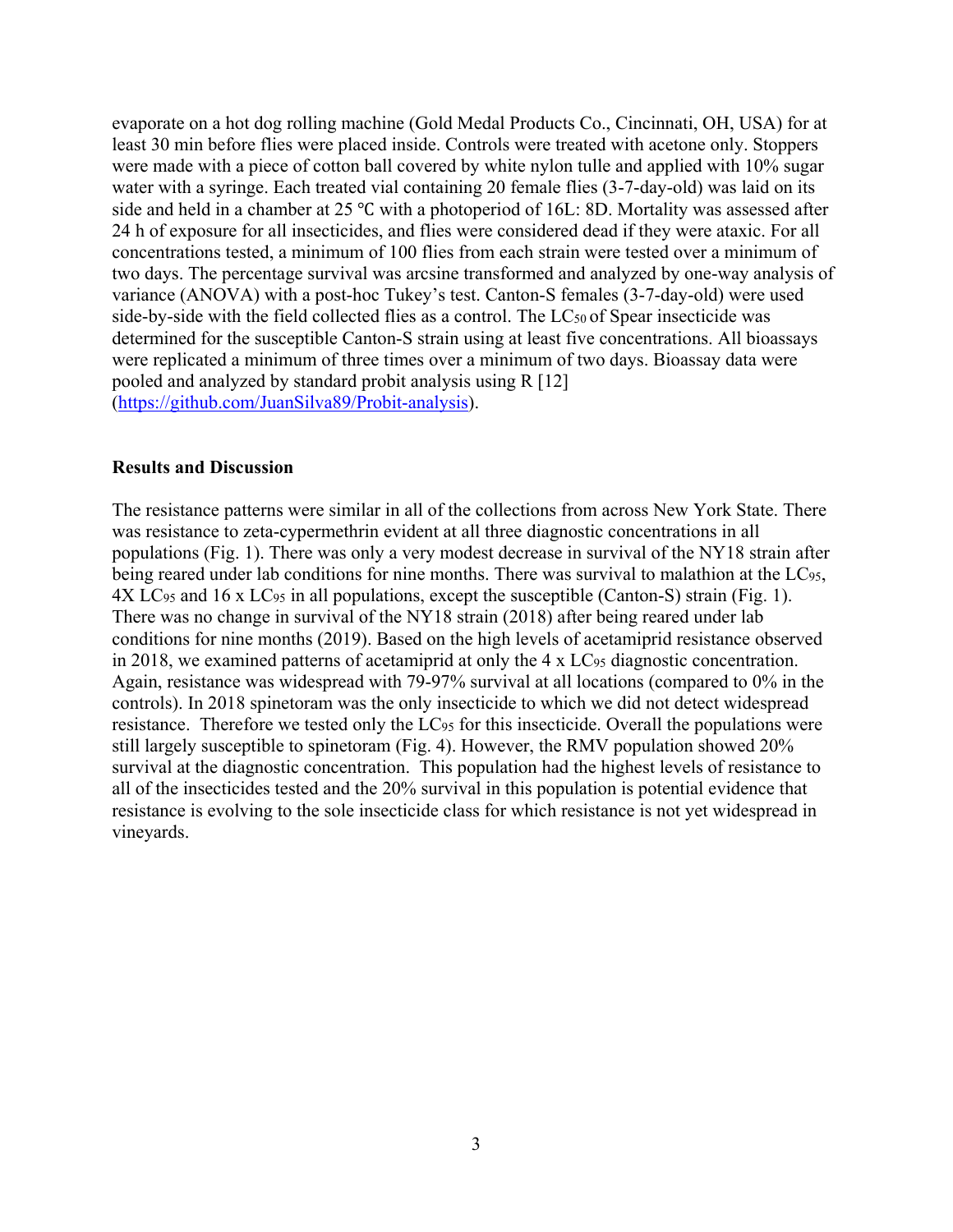

Figure 1. Survival of susceptible (Canton-S) and six populations collected from New York in 2019 tested against three diagnostic concentrations of zeta-cypermethrin. The survival previously reported for a field collected population from NY (2018) and that same population after being reared in the lab for nine months (2019).



Figure 2. Survival of susceptible (Canton-S) and six populations collected from New York in 2019 tested against three diagnostic concentrations of malathion. The survival previously reported for a population from NY (2018) and that same population after being reared in the lab for nine months (2019).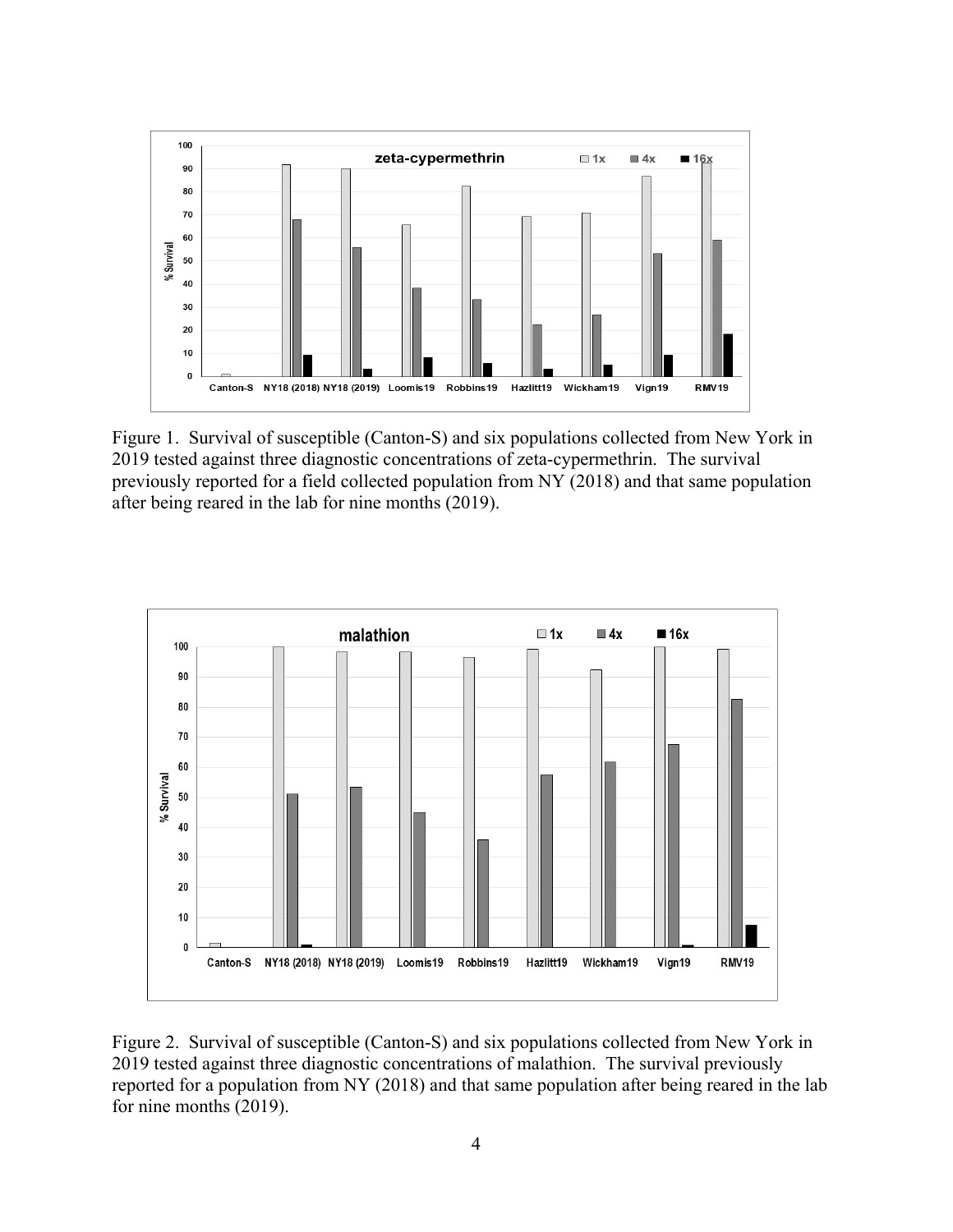

Figure 3. Survival of susceptible (Canton-S) and six populations collected from New York in 2019 tested against a diagnostic concentration of acetamiprid.



Figure 4. Survival of susceptible (Canton-S) and six populations collected from New York in 2019 tested against a diagnostic concentration (susceptible strain LC<sub>95</sub>) of spinetoram.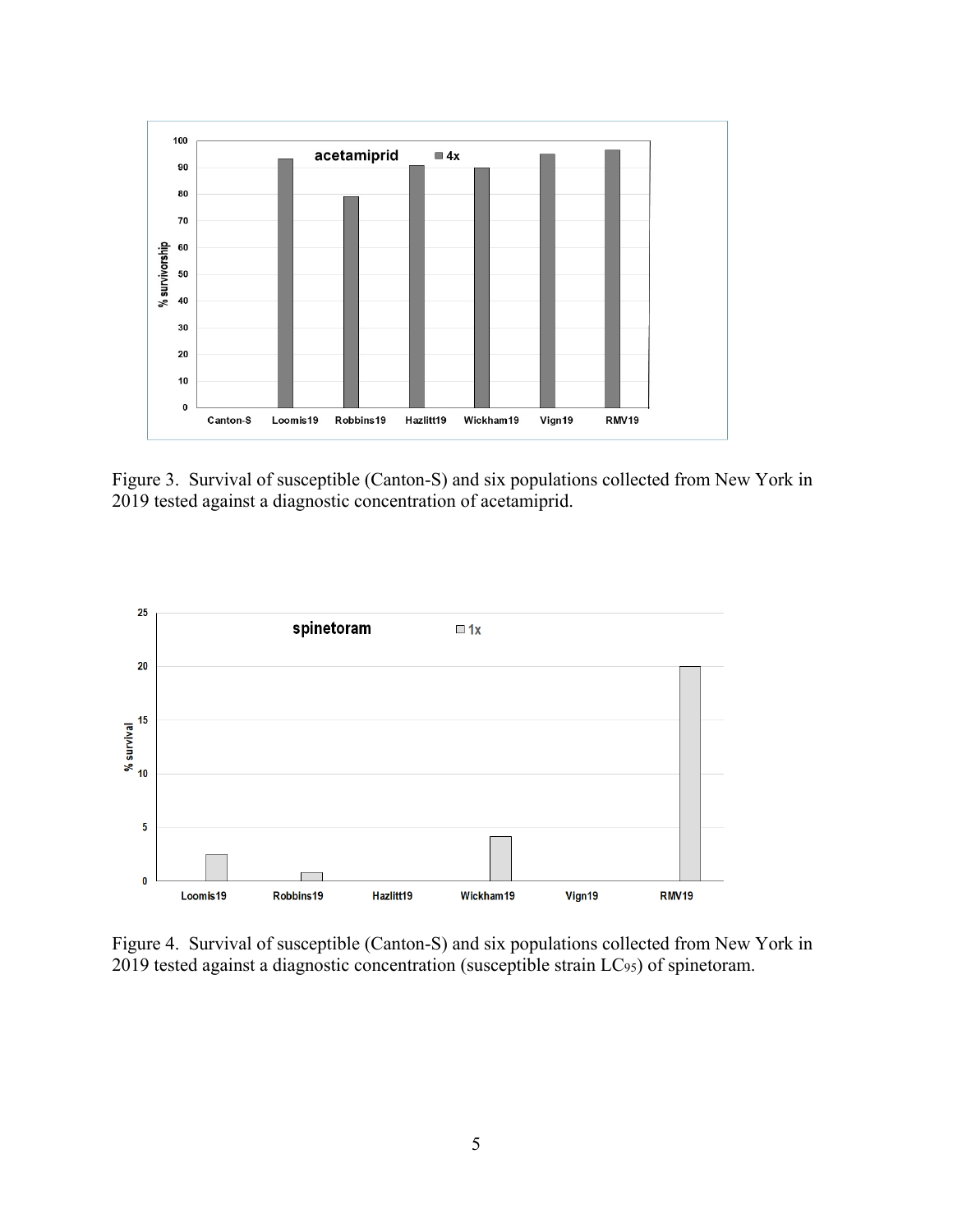Our results indicate that insecticide resistance in *D. melanogaster* from NY vineyards is widespread, with no susceptible populations detected against zeta-cypermethrin, malathion or acetamiprid. The field collected flies remained susceptible to only one class of insecticides tested (spinosyns). However, our results also suggest that spinetoram resistance is starting to evolve. There is an increasing urgency to find new insecticides that can be used against *Drosophila*, so that effective resistance management strategies can be implemented. The widespread resistance to zeta-cypermethrin, acetamiprid and malathion is likely causing problems for control of *D. melanogaster*, and thus sour rot.

 As of the writing of this progress report we had completed analysis of six of the populations we have collected. We will finish our analyses of the remaining three strains and anticipate submitting these results for publication by late spring 2020.

We also tested a novel insecticide, Spear. This insecticide was 70- and 580-fold less toxic than zeta-cypermethrin and malathion, respectively [9], with an LC $_{50}$  of 3.9 ug/cm<sup>2</sup>. The relatively low toxicity of Spear suggests this is not likely to be effective for control of *D. melanogaster* in vineyards.

As a complement to insecticide bioassays, it would be valuable to have high throughput DNA-based molecular assays to monitor the frequencies of the resistance alleles. There are several reports from the literature that suggest possible genes/mutations to examine. For zetacypermethrin, or at least for other pyrethroids, *Cyp6a17*, *Cyp6a23* [13, 14] have been implicated in resistance, but mutations in the *voltage sensitive sodium channel* (*Vssc*) have not been reported [15]. For malathion, resistance has been associated with mutations in *Ace* [14, 16] and CYP-mediated detoxification [17], perhaps due to *Cyp6g1* [14]. In the case of acetamiprid (a neonicotinoid), nAChR genes (such as *Dα1* or *Dβ2* [18]) or *Cyp6g1* [19] have been implicated in resistance to other neonicotinoids such as imidacloprid [18]. Thus, understanding the mechanisms for decreased toxicity of these insecticides will require further study.

#### **Outreach Activities**

The results of this research were presented at the viticulture session of the Long Island Agricultural Forum in January 2020 by G. Loeb and at the annual meeting of NY BEV (Business. Enology. Viticulture) in Rochester, NY in the spring of 2019 by T. Martinson.

#### Presentation:

Greg Loeb<sup>1</sup>, Tim Martinson<sup>2</sup>, Jeffrey Scott<sup>1</sup>, Haina (Tina) Sun<sup>1</sup>, and Hans Walter-Peterson. UPDATE ON INSECTICIDE RESISTANCE IN FRUIT FLIES RESULTING IN FAILURE TO CONTROL SOUR ROT IN A FINGER LAKES VINEYARD. Presented at BEVNY conference, Feb 28, 2019. (150 in attendance)

 We also directly met with the vineyard owners where the insecticide-resistant flies were collected to discuss these results and provide guidance on management options.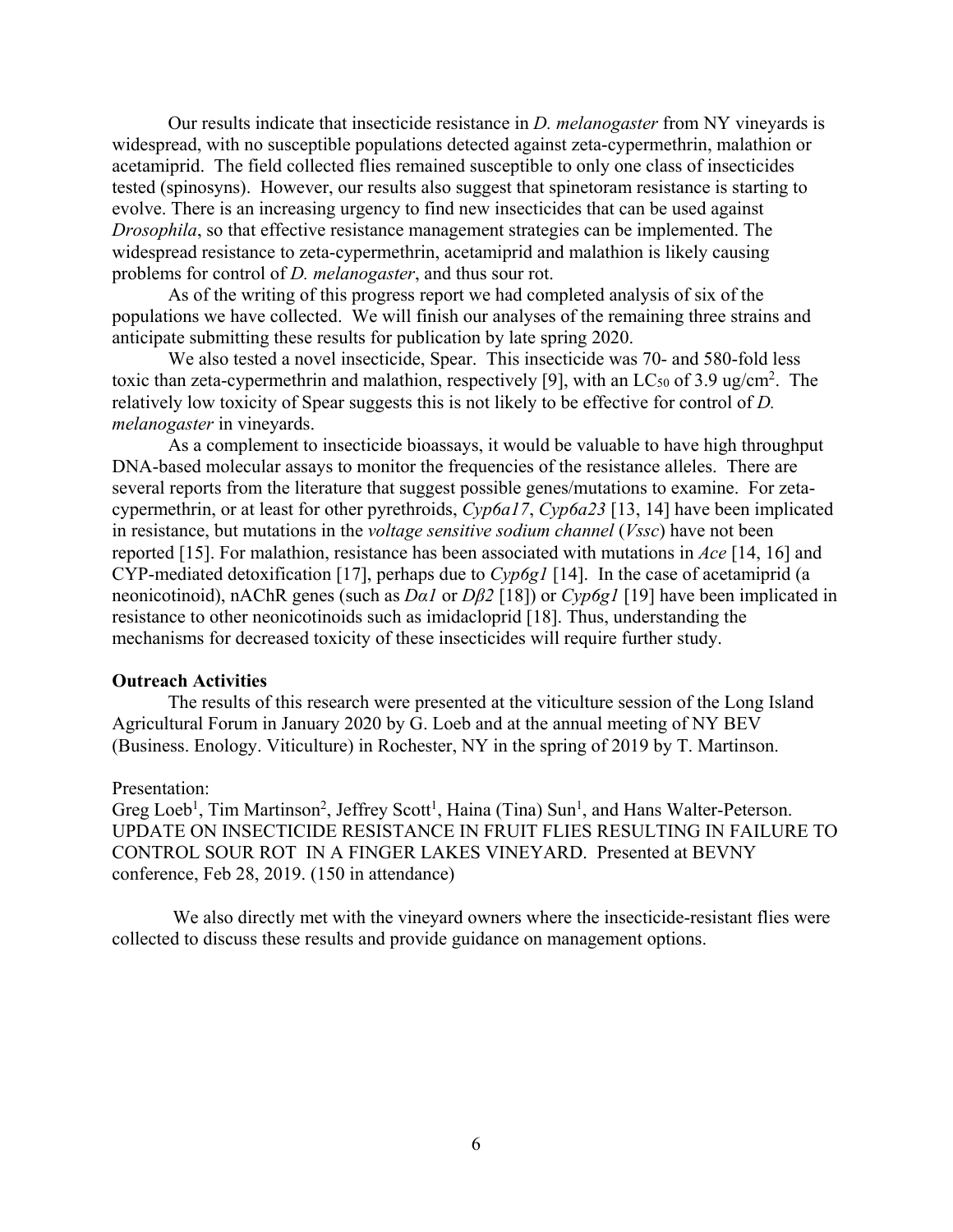# **References Cited**

[1] W. McFadden-Smith, W.D. Gubler, Sour Rot, in: W.F. Wilcox, W.D. Gubler, J.K. Uyemoto (Eds.) Compendium of Grape Diseases, Pests, and Disorders, APS Press, St. Paul, MN, 2015, pp. 87-90.

[2] A. Barata, M. Malfeito-Ferreira, V. Loureiro, Changes in sour rotten grape berry microbiota during ripening and wine fermentation, Internat. J. Food Microbiol., 154 (2012) 152-161.

[3] A. Barata, S.C. Santos, M. Malfeito-Ferreira, V. Loureiro, New insights into the ecological interaction between grape berry microorganisms and *Drosophila* flies during the development of sour rot, Microb. Ecol., 64 (2012) 416-430.

[4] M.E. Hall, G.M. Loeb, L. Cadle-Davidson, K.J. Evans, W.F. Wilcox, Grape sour Rot: A four-way interaction involving the host, yeast, acetic acid bacteria and insects, Phytopath., 108 (2018) 1429-1442.

[5] C. Ioriatti, R. Guzzon, G. Anfora, F. Ghidoni, V. Mazzoni, T.R. Villegas, D.T. Dalton, V.M. Walton, *Drosophila suzukii* (Diptera: Drosophilidae) contributes to the development of sour rot in grape, J. Econ. Entomol., 111 (2018) 283-292.

[6] M. Bisiach, G. Minervini, F. Zerbetto, Possible integrated control of grapevine sour rot, Vitis, 25 (1986) 118-128.

[7] M.E. Hall, G.M. Loeb, W.F. Wilcox, Control of sour rot using chemical and canopy management techniques, Amer. J. Enol. Viticul., 69 (2018) 342-350.

[8] T.H. Weigle, A.J. Muza, B. Brown, B.E. Hed, M. Helms, A.J. Landers, G. Loeb, W.F. Wilcox, New York and Pennsylvania Pest Management Guidelines for Grapes, Cornell Univ., Ithaca, NY, 2018.

[9] H. Sun, G. Loeb, H. Walter-Peterson, T. Martinson, J.G. Scott, Insecticide resistance in *Drosophila melanogaster* is associated with field control failure of sour rot disease in a New York vineyard, J. Econ. Entomol., 112 (2019) 1498-1501.

[10] T. Werner, T. Steenwinkel, J. Jaenike, Drosophilids of the Midwest and Northeast, Michigan Technological University, Houghton, MI, 2018.

[11] T.C. Sparks, R. Nauen, IRAC: Mode of action classification and insecticide resistance management, Pestic. Biochem. Physiol., 121 (2015) 122-128.

[12] J. Silva, Probit analysis, 2018.

[13] D. Duneau, H. Sun, J. Revah, K. San Miguel, H.D. Kunerth, I.V. Caldas, P.W. Messer, J.G. Scott, N. Buchon, Signatures of insecticide selection in the genome of *Drosophila melanogaster*, G3, 8 (2018) 3469-3480.

[14] P. Battlay, P.B. Leblanc, L. Green, N.R. Garud, J.M. Schmidt, A. Fournier-Level, C. Robin, Structural variants and selective sweep foci contribute to insecticide resistance in the *Drosophila* genetic reference panel, G3, 8 (2018) 3489.

[15] J.G. Scott, Life and death at the voltage-sensitive sodium channel: Evolution in response to insecticide use, Ann. Rev. Entomol., 64 (2019) 243-257.

[16] P. Menozzi, M. Shi, A. Lougarre, Z. Tang, D. Fournier, Mutations of acetylcholinesterase which confer insecticide resistance in *Drosophila melanogaster* populations, BMC Evol. Biol., 4 (2004) 1.

[17] D.R. Houpt, J.C. Pursey, R.A. Morton, Genes controlling malathion resistance in a laboratory-selected population of *Drosophila melanogaster*, Genome, 30 (1988) 844-853.